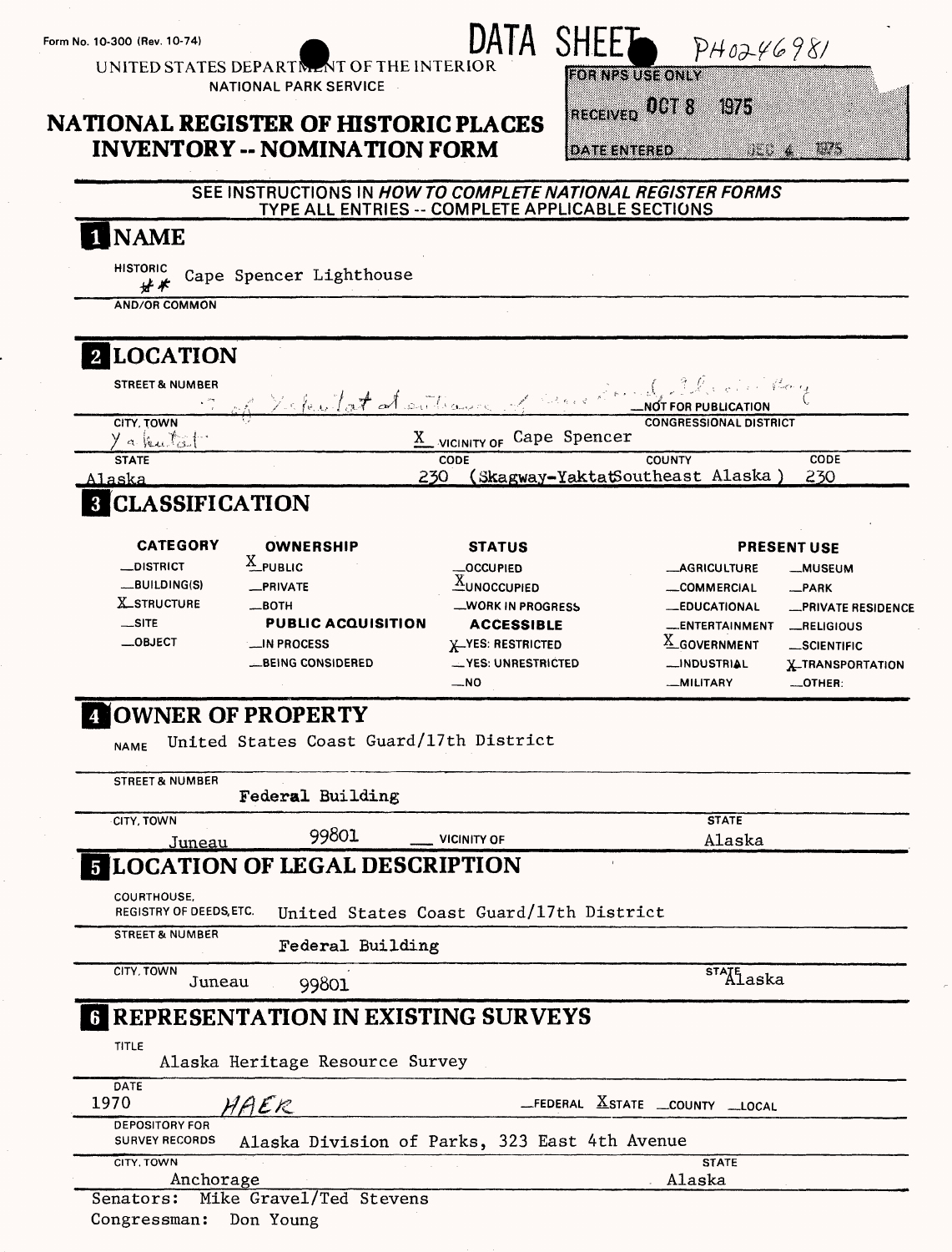

| <b>CONDITION</b>                        |                                                | <b>CHECK ONE</b>               | <b>CHECK ONE</b>                      |      |
|-----------------------------------------|------------------------------------------------|--------------------------------|---------------------------------------|------|
| __EXCELLENT<br><b>X</b> GOOD<br>$-FAIR$ | <b>LOETERIORATED</b><br>__RUINS<br>__UNEXPOSED | <b>XUNALTERED</b><br>__ALTERED | $\triangle$ ORIGINAL SITE<br>$-MOVED$ | DATE |

**DESCRIBE THE PRESENT AND ORIGINAL (IF KNOWN) PHYSICAL APPEARANCE**

The Cape Spencer Light Station is located on the outermost large islet south of Cape Spencer, Southeast Alaska. On concrete foundations, the light and fog-signal building is a one-story, rectangular, reinforced concrete structure  $(51' \times 62')$ with a square, concrete tower  $(14' \times 14')$  and lantern rising 25 feet above the center of the flat roof. The lantern is circular with diamond-shaped glass panes. The light and fog-signal building also provided quarters for keepers. The lighthouse structure has never been rebuilt, and remains on its original site.

Other structures at the station included a steel derrick and gasoline hoist; one small air hoist; a wooden boathouse with a medium hipped roof; blacksmith shop; a landing platform; fuel cylinders; and a tramway leading from the lighthouse to the landing platform. Most of these structures still remain on the rock.

Originally, the lighthouse displayed a flashing white light (110,000 c.p.) about 105 feet above water. The intensity of the light was later increased to 200,000 candlepower; and still later, to 500,000 candlepower. The station also included a radiobeacon with a range of 200 miles or more.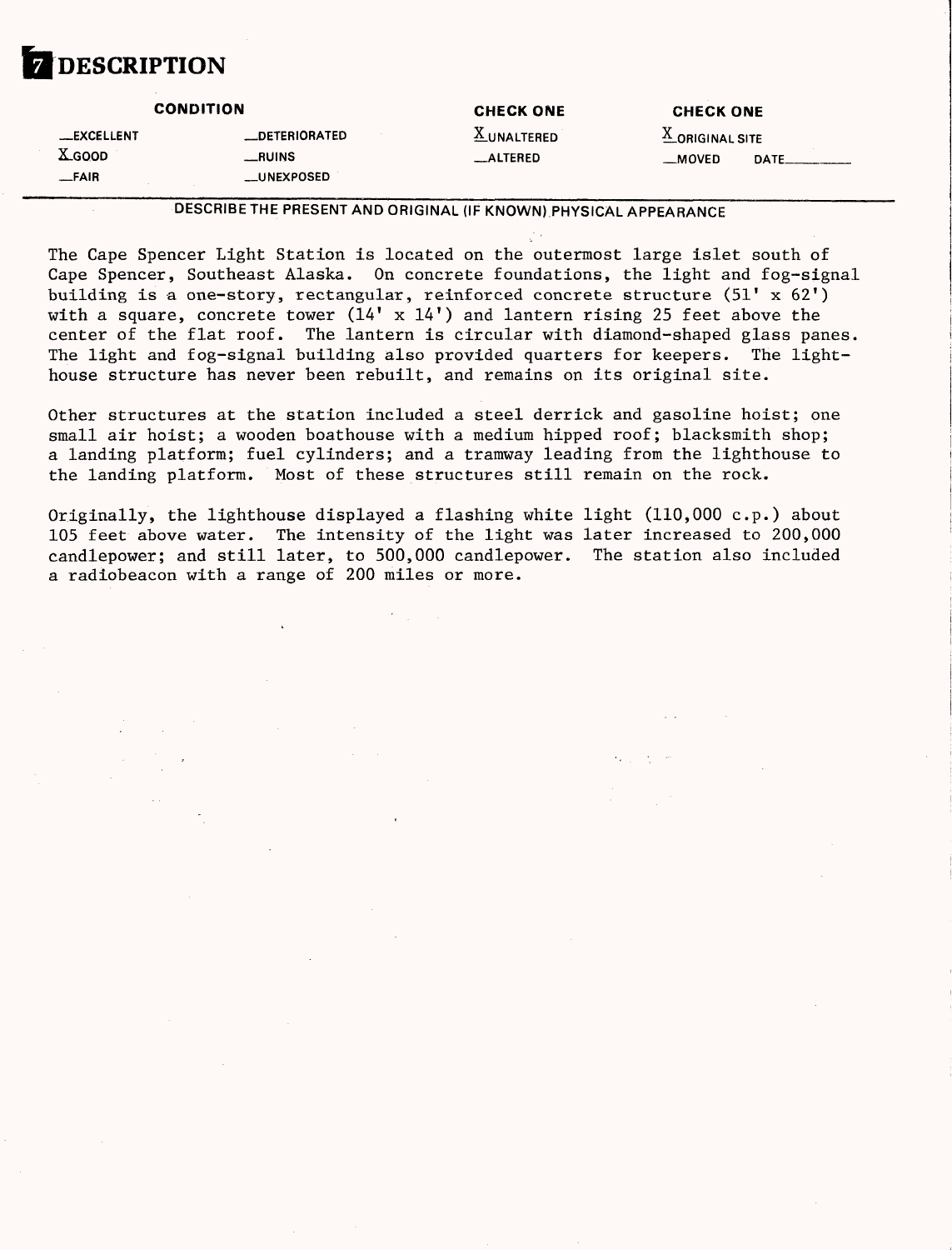### **8 SIGNIFICANCE**

| <b>PERIOD</b>                  | AREAS OF SIGNIFICANCE -- CHECK AND JUSTIFY BELOW |                                                 |                                |                                                |
|--------------------------------|--------------------------------------------------|-------------------------------------------------|--------------------------------|------------------------------------------------|
| <b>_PREHISTORIC</b>            | _ARCHEOLOGY-PREHISTORIC                          | COMMUNITY PLANNING                              | <b>LLANDSCAPE ARCHITECTURE</b> | $$ RELIGION                                    |
| $-1400-1499$<br>$-1500 - 1599$ | -ARCHEOLOGY-HISTORIC<br><b>_AGRICULTURE</b>      | CONSERVATION<br>ECONOMICS                       | -LAW<br><b>LITERATURE</b>      | _SCIENCE<br>_SCULPTURE                         |
| $-1600-1699$                   | <b>_ARCHITECTURE</b>                             | <b>EDUCATION</b>                                | __MILITARY                     | _SOCIAL/HUMANITARIAN                           |
| $-1700-1799$                   | $-$ ART<br>$X$ COMMERCE                          | <b>__ENGINEERING</b><br>_EXPLORATION/SETTLEMENT | <b>_MUSIC</b><br>-PHILOSOPHY   | $_{\text{}}$ THEATER<br><b>LIRANSPORTATION</b> |
| $\frac{1800-1899}{X_{1900}}$   | <b>XCOMMUNICATIONS</b>                           | <b>INDUSTRY</b><br>__INVENTION                  | -POLITICS/GOVERNMENT           | $\equiv$ OTHER (SPECIFY)                       |
|                                |                                                  |                                                 |                                |                                                |

**SPECIFIC DATES** 1925-1974 **BUILDER/ARCHITECT**

**STATEMENT OF SIGNIFICANCE**

Marking the entrance to Cross Sound, the Cape Spencer Light Station was an important navigational aid on the Southeast-Southcentral Alaska shipping lanes. The light station was also the first in Alaska with radiobeacon facilities. A significant structure in the history of Alaska commerce, transportation, and communications, the Cape Spencer lighthouse should be entered on the National Register of Historic Places.

As early as 1903 commercial interests and officers of the Lighthouse Service recommended a light and fog-signal station at Cape Spencer with the justification that the bulk of Alaska commerce was moving westward through Cross Sound. As vessels were often forced to wait until storms and fogs subsided before entering the sound, it was imperative that a light and fog-signal station be established at Cape Spencer. However, it was not until 1923 that Congress finally approved the establishment of the Cape Spencer Light Station and appropriated funds for construction.

In May 1924 construction of the station began. Due to weather conditions and the problems of landing supplies and materials on the rock, construction was slowed considerably. The station was lighted for the first time on December 11, 1925. About six months later a radiobeacon -- the first in Alaska -- was placed in operation at the station, ready at any time to guide vessels into Cross Sound.

The Cape Spencer Light Station still functions as an important navigational aid in Alaska. Due to rising maintenance costs, however, the keepers were removed and the station automated in 1974.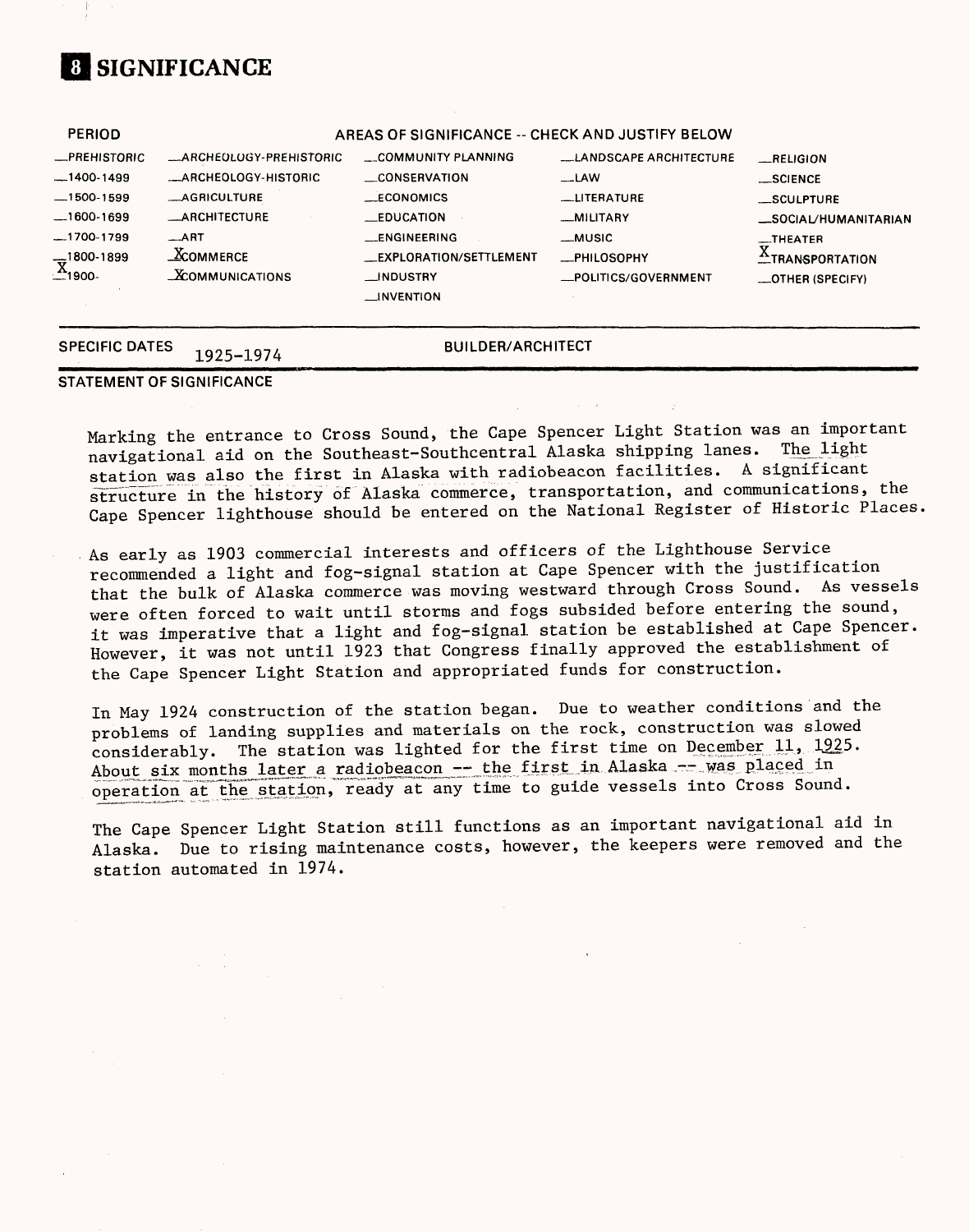# **9 MAJOR BIBLIOGO PHICAL REFERENCES**

Alaska Division of Parks, Aids to Navigation in Alaska History. Anchorage: Alaska Division of Parks, 1974. (pamphlet)

 $\bar{\mathbf{r}}$ 

| <b>IOGEOGRAPHICAL DATA</b>                                                         |                                         |                                                                  |                                                                                                                               |
|------------------------------------------------------------------------------------|-----------------------------------------|------------------------------------------------------------------|-------------------------------------------------------------------------------------------------------------------------------|
| ACREAGE OF NOMINATED PROPERTY                                                      |                                         |                                                                  |                                                                                                                               |
| <b>UTM REFERENCES</b>                                                              |                                         |                                                                  |                                                                                                                               |
| 70 O                                                                               |                                         |                                                                  |                                                                                                                               |
| 8,0 A                                                                              | $[4]0, 3]88 - 9$ [6 $[4]5, 1]7, 0, 0$ ] |                                                                  |                                                                                                                               |
| ZONE EASTING                                                                       | <b>NORTHING</b>                         | EASTING<br>ZONE<br>D                                             | <b>NORTHING</b>                                                                                                               |
| <b>VERRAL BOUNDARY DESCRIPTION</b>                                                 |                                         |                                                                  |                                                                                                                               |
|                                                                                    |                                         |                                                                  |                                                                                                                               |
|                                                                                    |                                         | Rock islet, approx. 1 acre, southern approach to Cross Sound     |                                                                                                                               |
|                                                                                    |                                         |                                                                  |                                                                                                                               |
|                                                                                    |                                         |                                                                  |                                                                                                                               |
|                                                                                    |                                         |                                                                  |                                                                                                                               |
|                                                                                    |                                         |                                                                  |                                                                                                                               |
|                                                                                    |                                         |                                                                  |                                                                                                                               |
|                                                                                    |                                         |                                                                  | LIST ALL STATES AND COUNTIES FOR PROPERTIES OVERLAPPING STATE OR COUNTY BOUNDARIES                                            |
| <b>STATE</b>                                                                       |                                         |                                                                  |                                                                                                                               |
|                                                                                    | CODE                                    | COUNTY                                                           | CODE                                                                                                                          |
| <b>STATE</b>                                                                       | CODE                                    | <b>COUNTY</b>                                                    | CODE                                                                                                                          |
|                                                                                    |                                         |                                                                  |                                                                                                                               |
|                                                                                    |                                         |                                                                  |                                                                                                                               |
| <b>FORM PREPARED BY</b>                                                            |                                         |                                                                  |                                                                                                                               |
| NAME / TITLE                                                                       |                                         |                                                                  |                                                                                                                               |
| C. M. Brown, Historian<br><b>ORGANIZATION</b>                                      |                                         |                                                                  |                                                                                                                               |
| Alaska Division of Parks                                                           |                                         |                                                                  | DATE<br>March 11, 1975                                                                                                        |
| <b>STREET &amp; NUMBER</b>                                                         |                                         |                                                                  | <b>TELEPHONE</b>                                                                                                              |
| 323 E. 4th Avenue                                                                  |                                         | 274–4676                                                         |                                                                                                                               |
| <b>CITY OR TOWN</b>                                                                |                                         |                                                                  | <b>STATE</b>                                                                                                                  |
| Anchorage                                                                          |                                         | Alaska                                                           |                                                                                                                               |
|                                                                                    |                                         |                                                                  |                                                                                                                               |
| <b>IZ STATE HISTORIC PRESERVATION OFFICER CERTIFICATION</b>                        |                                         |                                                                  |                                                                                                                               |
|                                                                                    |                                         | THE EVALUATED SIGNIFICANCE OF THIS PROPERTY WITHIN THE STATE IS: |                                                                                                                               |
| NATIONAL <sub>-</sub>                                                              |                                         | STATE $X_{-}$                                                    | $LOCAL$ <sub>___</sub>                                                                                                        |
|                                                                                    |                                         |                                                                  | As the designated State Historic Preservation Officer for the National Historic Preservation Act of 1966 (Public Law 89-665). |
|                                                                                    |                                         |                                                                  | hereby nominate this property for inclusion in the National Register and certify that it has been evaluated according to the  |
| criteria and procedures set forth by the National Park Service.                    |                                         |                                                                  |                                                                                                                               |
| State                                                                              |                                         |                                                                  |                                                                                                                               |
| PRESENTATIVE SIGNATURE                                                             |                                         | $R$ $R$ $($                                                      |                                                                                                                               |
| <b>TITLE</b>                                                                       |                                         |                                                                  | <b>DATE</b>                                                                                                                   |
| <b>LORNPS USE ONLY</b>                                                             |                                         |                                                                  |                                                                                                                               |
| <b>I HEREBY CERTIFY A LAT THIS PROPERTY AS IN LIMIDED IN THE NATIONAL REGISTER</b> |                                         |                                                                  |                                                                                                                               |
| s.                                                                                 |                                         |                                                                  |                                                                                                                               |
|                                                                                    |                                         |                                                                  | <b>DATE</b>                                                                                                                   |
| <b>DIRECTO</b><br><b>ATTEST:</b>                                                   |                                         | <b>ORIGINES ERVATION</b>                                         | DATE                                                                                                                          |
| <b>KEEPER OF THE NATIO</b>                                                         |                                         |                                                                  |                                                                                                                               |
|                                                                                    |                                         |                                                                  |                                                                                                                               |
|                                                                                    |                                         |                                                                  |                                                                                                                               |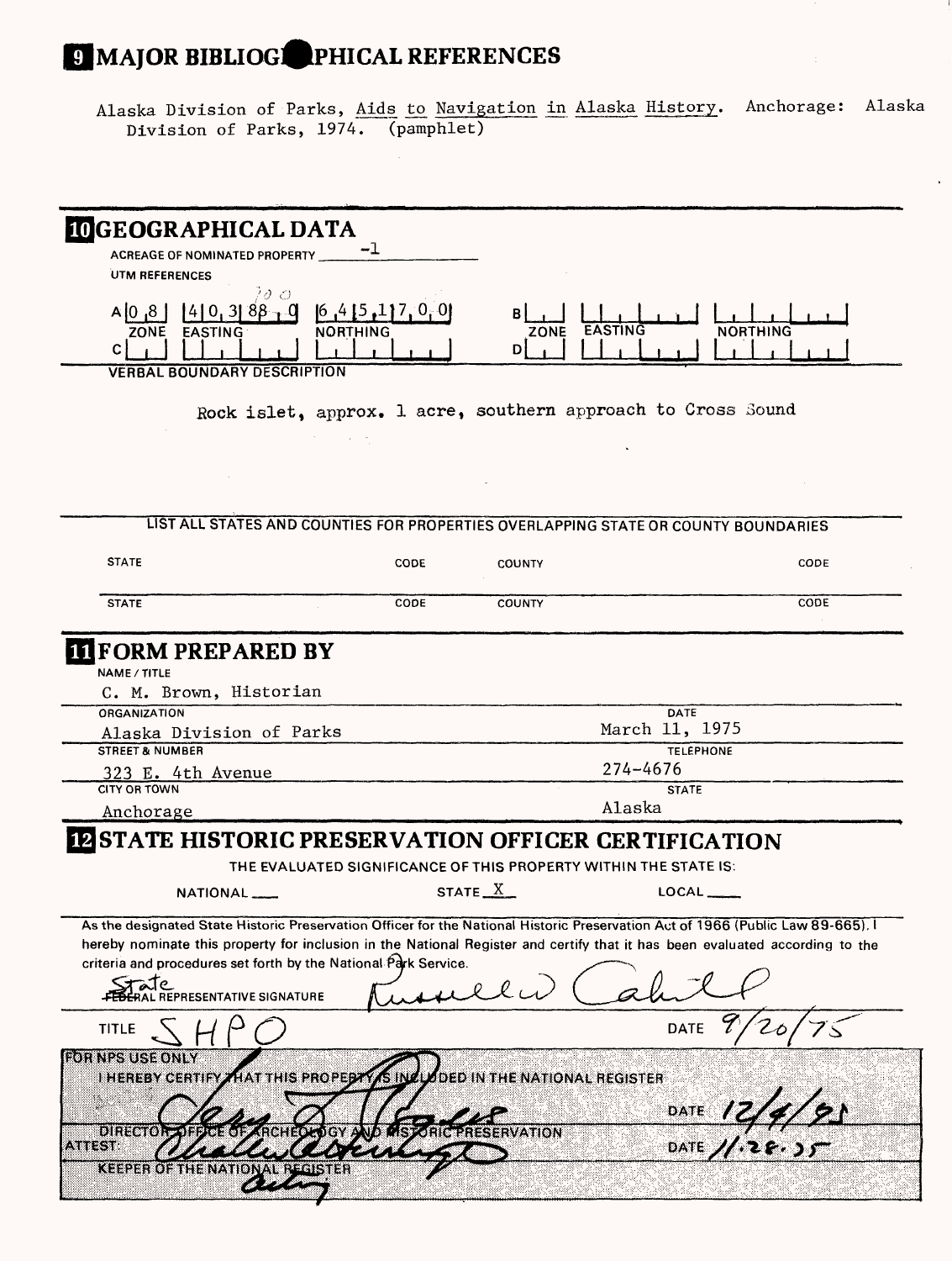